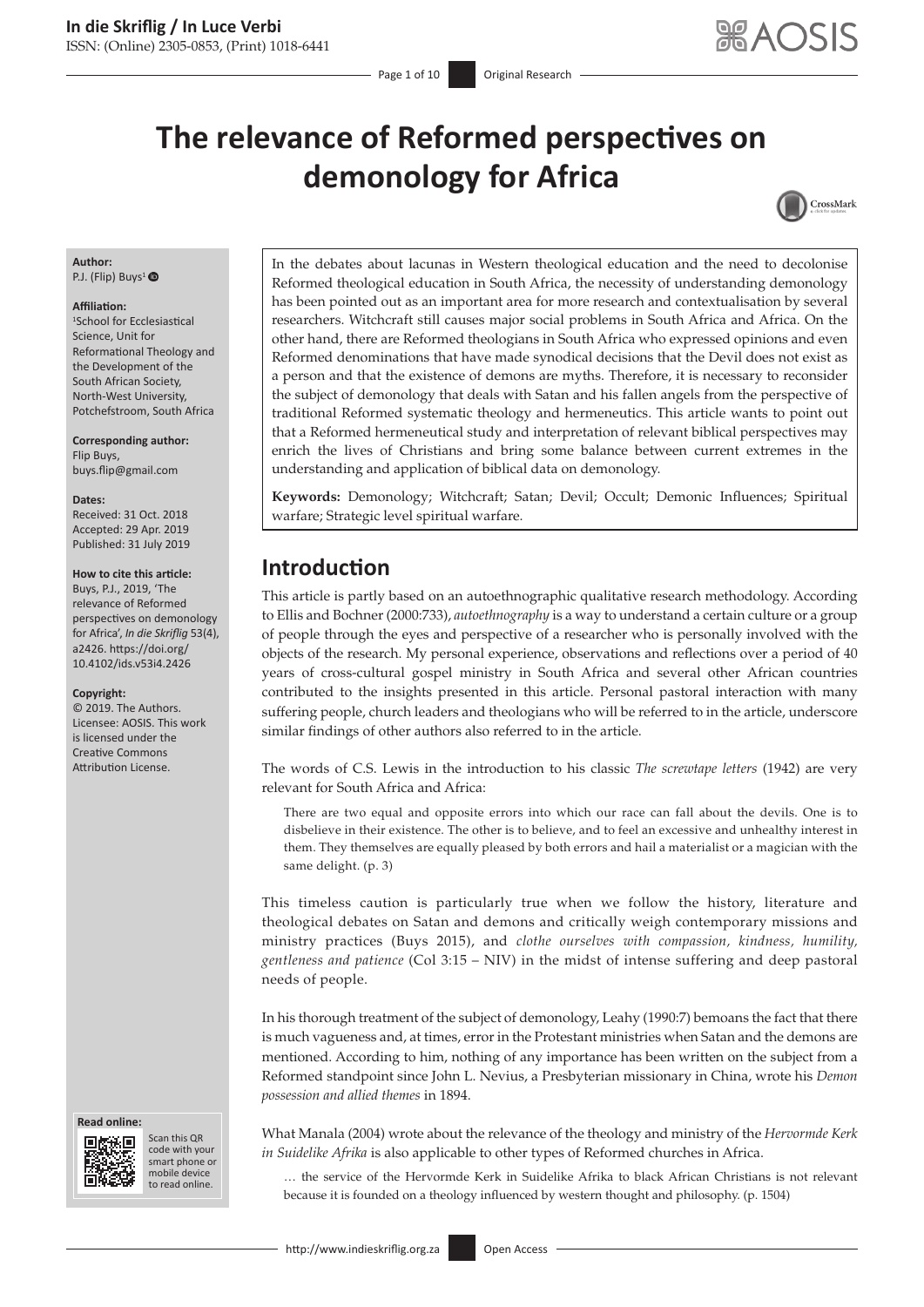Van Wyk (2004) from the *Hervormde Kerk*, also pleads for more theological consideration of witchcraft, when he wrote:

I am therefore convinced that the development of theology in Africa will also free this continent from this vicious cycle of fear and murder. When people develop a new understanding of reality and realise that they could handle the complexities of this world in a different, more effective way – then they will also act differently, speak differently and live differently. (p. 1224)

In an in-depth qualitative research article, Janse van Rensburg (2010) states about the Dutch Reformed Church in South Africa:

While Vergeer (2002:372) shows how a variety of synods of the Dutch Reformed Church responded negatively toward a ministry of deliverance, Theron (2001:196) is of the opinion that such resistance is beginning to disappear. He refers to 'some decisions of the different Dutch Reformed Church Synods [*that*] seemed to be more open to the possibility that this ministry holds'. (p. 680)

In a missiological research study on healing ministry among the Zulu speaking people troubled by evil spirits, Sietse Veenstra (2003) explained how the Reformed churches (nickname: 'Doppers') are quite open to do more intensive study on demonology and several theologians called for the equipping of pastors to do relevant pastoral ministry in this regard. He also pointed out how relevant an in-depth knowledge of witchcraft practices is for cross-cultural ministry in KwaZulu Natal (cf. also Vergeer 2002).

Although the main task and desire of the Christian is to grow in amazement and wonder of the surpassing worth of knowing Christ Jesus as Lord (Php 3:8), it is part of Paul's instruction that Christians must put on the whole armour of God so that they may be able to stand against the schemes of the Devil (Eph 6:11 – ESV). Geisler (2016) points out that 'Of the twenty-nine references to Satan in the Gospels, Jesus made twenty-five of them.'

Thus, the study of Satan and demons is a major facet of God's revelation that provides knowledge, insight and discernment about Satan's character, purposes and spiritual wickedness. That may enable Christians to withstand in the evil day and, having done all, to stand firm (Eph 6:13).

The 17th century Puritan, Tomas Brookes (1984) formulated as follows:

Christ, the Scripture, our own hearts, and Satan's devices, are the four prime things that should be first and most studied and searched. If any cast off the study of these, they cannot be safe here, nor happy hereafter. It is my work as a Christian, but much more as I am a watchman, to do my best to discover the fullness of Christ, the emptiness of the creature, and the snares of the great deceiver. (p. 10)

The development of secularism in the Western world elevated the secular to the point where it is believed that nothing exists beyond that which can be seen and measured. Leahy (1990:132) quotes several 'liberal' theologians who discount

the biblical account of demonic activity. In their view, angels, whether fallen or unfallen, including the Devil, belong to the realm of myth, and reflect an outside and pagan influence on the writers of Scripture. In his dissertation, accepted by the Free University of Amsterdam under supervision of Dr. A. van de Beek, Dr. L.F. de Graaff (2004) defended the opinion that angels disappeared to a growing extent from Western churches and theology.

The worldview that there is nothing transcendent to which the secular is accountable, led to many people being ignorant of the nature and schemes of Satan and therefore they become sitting ducks for his attacks (Sproul 2011:30).<sup>1</sup>

Some on the other hand go way beyond the teaching of Scripture and find a demon behind every problem they face as described by Watkins (1990):

My mom's completely flipped out. I mean, she sees demons everywhere. Just this morning the car died on the way to school. She got out, pounded on the hood, and yelled, 'In the name of Jesus, I command the foul spirits of engine stalling to come OUT!' (n.p.)

In his sincere pastoral concern for young Christians, Paul wrote that we should not be outwitted by Satan because of ignorance of his strategies (2 Co 2:11). Paul also warns that Satan disguises himself as an angel of light (2 Co 11:14, 15).

Merrill Unger (1991:20) says that in Early Church history, writers such as Justyn Martyr, Lactantius and Augustine dealt with this subject, but 'For nearly a millennium and a half, for some strange reason, the true Biblical doctrine of demons was hardly spoken of.' By the 19th century, he (Unger 1994:viii) says: '… the whole subject was sneered at by many as a superstitious idea which we had well get rid of, or was quickly passed over in theological circles'.

### **Problem statement**

The historical developments, the realities of struggles with witchcraft in Africa and the ignorance of young people who grew up in Reformed churches, raises the question: What answers may Reformed perspectives, based on traditional Reformed hermeneutics, offer for a balanced pastoral approach in dealing with demonology?<sup>2</sup>

<sup>1.1</sup> often counselled young people and university students who grew up in Reformed<br>churches who, in total ignorance of demonology, in their search for solutions to<br>cope with struggles of real-life problems such as the proce ministry, I experienced isiZulu and isiNdebele people who were *izangoma* or experiencing the 'call' to become *isangomas* radiating bizarre behaviour, shouting and screaming when the name of Jesus Christ was mentioned in teaching or in personal pastoral counselling sessions.

<sup>2.</sup>One of the main goals of *In die Skriflig* is to promote Reformational theology. Therefore, this article is written from the perspectives of Reformed hermeneutics<br>that accepts the Bible as the authoritative Word of God. I associate myself with the<br>views of Jordaan, Janse van Rensburg and Breed (2011:22 possibility, in the vale of the shadow of Derrida, that readers can legitimately and responsibly attain literary knowledge of the Bible … that there is a meaning in the text, that it can be known, and that readers should strive to do so'. Also compare how Vanhoozer (2005) convincingly points out how the bedrock of hermeneutical criteria are grounded in the canon itself, the patterns of God's story, the revelation of God's character through the story and, most particularly, in the culmination of God's theo-drama in Jesus Christ.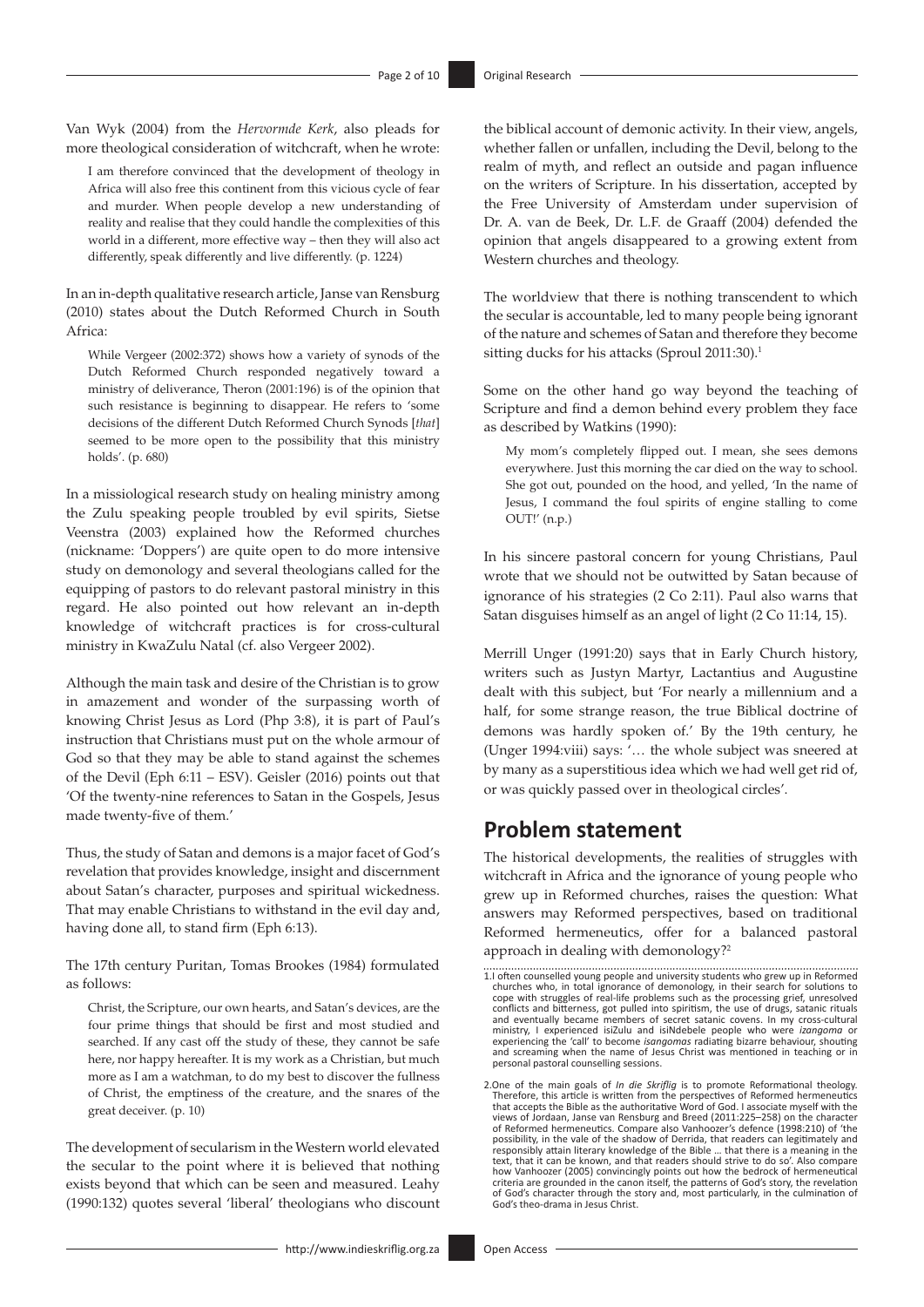# **Brief historical overview and developments of current trends**

In order to exercise the same pastoral concern for the people, God has entrusted to our care pastors and theologians who need to know the historical developments and present-day trends of thinking concerning Satan and demons.

Christian thought about Satan remained fairly consistent until the 17th and 18th centuries.

From about 1850, the ushering in of the Age of Enlightenment (Rath 1999–2003:96) started as a consequence of rationalism industrialisation and the rise of modern science. Human reason and intellectual proof was advocated as the primary source for legitimacy and authority. Millions in the Western world were influenced to embrace an overoptimistic view of the so-called 'scientific approach'.

Religious persecutions and wars also pushed people toward scepticism about religion. Darwin, Marx, Nietzsche and Freud helped to create a worldview according to which supernatural powers could not interrupt the natural realms of cause and effect. Since then, a growing number have dismissed the Devil as a figment of human imagination or as the 'psychology of the ancients' no longer relevant in efforts to explain evil today. In the radical form, expressed by Nietzsche: God is dead, Satan is dead (Hinson 1992:472).

A rapidly growing number of theological and philosophical scholars developed a method of interpreting Scriptures in which they demythologise and allegorise the biblical records on evil spirits. Rudolph Bultmann (1958:17) – soon followed by many others – made an attempt to make the message of the Bible fit a European enlightenment paradigm that, he reckoned, did not share the worldview of the 1st-century Mediterranean people. He argued that the biblical language on the spirit world and the miraculous was merely a human way of speaking about God and not describing what was happening in actuality.

This kind of theologising, marginalised the Devil more and more to the periphery in Christian thinking and stimulated a worldview with a flaw of the excluded middle (Hiebert 1982; Moyo 1994:59–60).

The growing movement of liberal theology in some mainline churches in South Africa is leading to a total denial of the existence of Satan and demons. Janse van Rensburg, a theologian of the Dutch Reformed Church, highlighted this in his book with the title: *The occult debate* (1999). He made it clear that epistemological views on occultism within the Reformed tradition have drastically parted their ways in South Africa. During the General Synod of the Dutch Reformed Church in 2007, a report on a ministry of deliverance denied the existence of the Devil and claimed that it would be unscientific to embark on an empirical research in this regard (Dutch Reformed Church 2007:18–30). Kirkpatrick (2007:19) expressed a view at the seminary of the Dutch Reformed Church in Pretoria that any ministry of deliverance or theological discussion on demon possession and other forms of demonic influences are to be perceived as nonsensical (cf. also Janse van Rensburg 2010:679–697).

Theologians of this camp speak about the Devil with a tongue-in-the-cheek attitude. They refuse to believe in the existence of the Devil as a person and ridicule the whole idea. This denial of Satan's real personal existence usually takes the form of defining the idea of Satan as the mythical personification of evil, but not actually as a being who really exists. Schleiermacher (as quoted by Viljoen & Floor 2006) wrote:

Christ and the apostles might have said these things about angels without having had any real conviction of the existence of such beings ... as, for example, we might talk of ghosts and fairies. (p. 40; cf. also Van Aarde 1987:13)

Schleiermacher expresses the opinion that believing in the Devil is merely a form of escapism. However, people who have done research on the field of occultism and people who are involved in a ministry of deliverance would simply not accept such an assumption (cf. De Beer & Van den Berg 2007:24–30; Ouweneel 1978).

Another development is that of Hendrikus Berkhof (1952:25) who, in following Karl Barth, argued that Paul's language concerning the powers in Ephesians and elsewhere was an attempt by the 1st-century person to describe real social, economic, psychological and political structures that affected their everyday lives. He also denies the existence of a personal being called the Devil, insisting that it is a 'collective symbolization of evil' and 'the collective of weight of human fallenness'. Rather than personal evil spirits, these forces are the inner or spiritual principles of an institution or nation – the culture, ethos and gestalt that affect how things are run.

Throughout history, overtly evil socio-political systems such as the idolatry of the Roman Caesars, the anti-Semitism of Hitler's Nazism, the evil of human slavery, the atheism of the Communists, the dehumanisation of Apartheid, the wickedness of the ethnic cleansing in parts of Africa, racism and terrorism of all forms, and the greed of capitalism have all demonstrated the extent to which the evil powers can influence world systems and seek to thwart the blessings of humanity.

In covert forms, evil powers continue to influence humanity in the addiction of people in the drugs culture, in postmodern hedonism, the explosion of the pornographic industry, the disdain for the sanctity of human life, and the tyranny of secularism which denies people their true liberty to serve God. In personal pastoral counselling experience, I observed that young people who got involved with satanic covens all became hooked on drugs, pornography and eventually violent bizarre and troubled behaviour.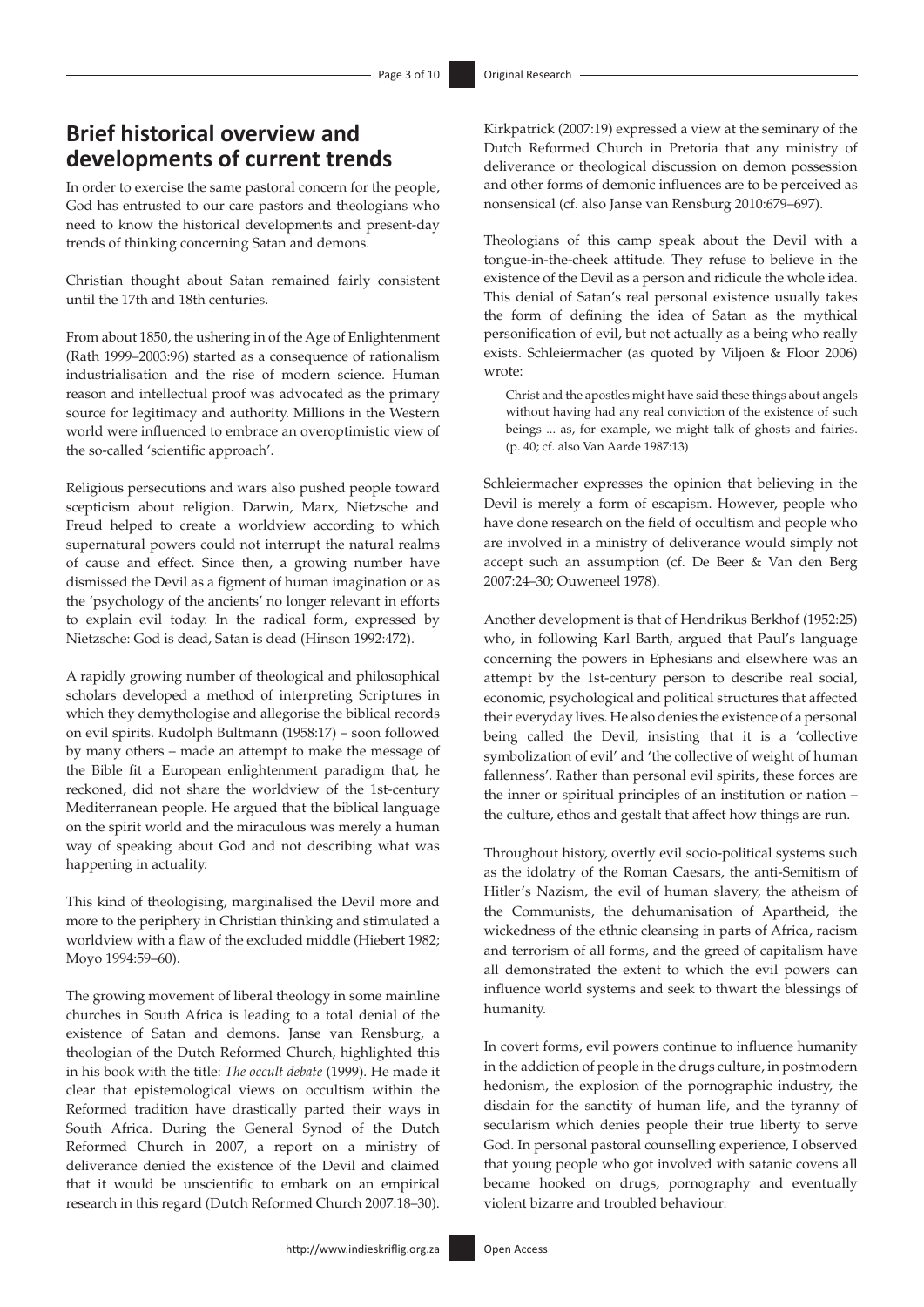Through the tragic history of Western civilisation since 1914, the onset of the First World War, the Devil, as a person who is evil, has also made a comeback. The unimaginable evilness of evil in the 20th century convinced many people to believe in the Devil again. Christopher Nugent (1989:30), a historian at the University of Kentucky, has labelled the period beginning with the Third Reich 'The kingdom of night: A century of Satan'. He points out how the Western world has begun to lose its faith not in religion, but in science and the autonomous human reason. Secularism has produced two devastating world wars; industrialisation has created a series of mounting ecological disasters, and the West has begun to lose its faith not in religion, but in science and the autonomous human reason. The moral crisis of our time, says David Harvey (1990:41), is a crisis of Enlightenment thought. The 'inevitable' triumph of atheistic secularism did not happen. At a conference of the Europe branch of World Reformed Fellowship at Utrecht in October 2007, Peter Jones (2007; cf. also Jones 1979), in his paper with the title 'Paganism, the step-child of secularism', pointed out how wide and deep issues like witchcraft, alternative healing and occultism is spreading in Western Europe.<sup>3</sup> He referred to Andre Malraux who, in the middle of the 20th century at the high point of the achievements of secularism, predicted that the 21st century would be religious. Jones also agreed with postmodern deconstructionist, Mark C. Taylor, professor at Williams College, who observed that the 21st century would be dominated by religion in ways that were inconceivable just a few years ago. 'The irony is delicious', says theologian Don Carson (1996:100), 'the modernity which has arrogantly insisted that human reason is the final arbiter of truth has spawned a stepchild that has arisen to slay it' (cf. also Lovelace 1976:65–90).

One example is that, in postmodern New Age circles, one finds an obsession with and many speculations about angels. With regard to angels – which overlap with the doctrine of demonology – Noll (1998:11) makes the following remark: 'To theologize about angels is a most dubious undertaking in our day. But to ignore the subject of angels is to miss one of the comeback stories of the century.'

In postmodern circles, the view is propagated that one should seek to communicate with angels in light of a belief that every human being has a guardian angel. Such a guiding spirit is regarded as more approachable than God and therefore you should pray to your guardian angel. They also believe in healing angels and comforting angels (cf. Joubert 1997:53). The New Age Movement also encourages people to discover their psychic abilities. Interest in spiritism, witchcraft and clairvoyance (predicting the future) has drastically grown among all layers of society. Celebrities, receiving entertainment awards, publicly credit their 'spirit guides' for their success. The contemporary question for many today is

not the medieval query about how many angels can dance on the head of a pin, but how one may contact, converse with and 'hug' one's guardian angel.

African people treat demonology with great respect. Their worldview has given much space to these phenomena. Therefore, when the West meets the non-West, there has previously been difficulty in reconciling differences. Demon activity is very real for African people as being pointed out by several scholars from South Africa and Africa (Kathide 2007; Kato 1975; Manala 2004; Mbiti 1975; Nyirongo 1997; Turaki 1999).

In South Africa, the HIV pandemic has led to a new explosion of witchcraft, steeped in occult rituals and practices, and witchcraft medications (cf. sociological research of Ashforth 2001). People are so desperate to find healing from HIV and AIDS that witchdoctors and wizards have grabbed the market to advertise potions and rituals for healing. Research projects have revealed that *muti* shops around Soweto have become a major economic endeavour (Gossmann 2012). I have personally been at the sickbeds and deathbeds of terminally ill AIDS patients who were mixing *sangoma muti* [witchdoctor or traditional healer medications] $4$  with antiretroviral (ARV) medication that cost them around R2000 – more than the ARV medication – with the reasoning that it will call on ancestral spirits to rescue them from the 'bad luck' of demonic spirits.

In significant parts of African Christian circles, there is no difficulty at all in accepting the existence and reality of the influence of evil spirits. Confusion in this regard in Nigeria and the Congo is so bad that Pentecostal pastors demand large amounts of money to exorcise evil spirits from vulnerable children to assist their parents or caregivers to be liberated from all sorts of illnesses which are caused – according to their beliefs – by children who are possessed by a demon (cf. Ellison 2018).

Any first-time visitor to an African initiated church service in any of the cities of West, Central and Southern Africa will be most impressed by the frequent reference to the Devil and his demons. I observed prayers for exorcising demons binding Satan and delivering the oppressed in several church services. Not only are the worshippers conscious of the battle against evil spirits, but many church members and preachers specialise as 'prayer warriors' who wage spiritual warfare against evil spirits.

A number of African scholars have argued that the situational context of Africa demands a contextualisation that regards specific teachings as special cases for Africans. As eloquently put by Emmanuel Asante (2001:358), 'Understood as deliverance not only from one's sinful selfhood but also from evil forces, salvation must address the concepts of evil and sin in the African context.' It makes no sense to the African to

<sup>3.</sup>At the end of the session of Peter Jones, I asked Dr. Victor Cole, the academic dean of the NEGST (Nairobi Evangelical Graduate School of Theology) who was sitting next to me: 'So, what can we, coming from Africa, now say to the Western world after this paper of Peter Jones?' His tongue-in-the-cheek answer was: 'Welcome back.'

<sup>4.</sup>In Southern African society, the *Sangoma* acts as a therapist for issues of health, luck, love, dream interpretation, sexual problems or business ventures (Chic African Culture 2015).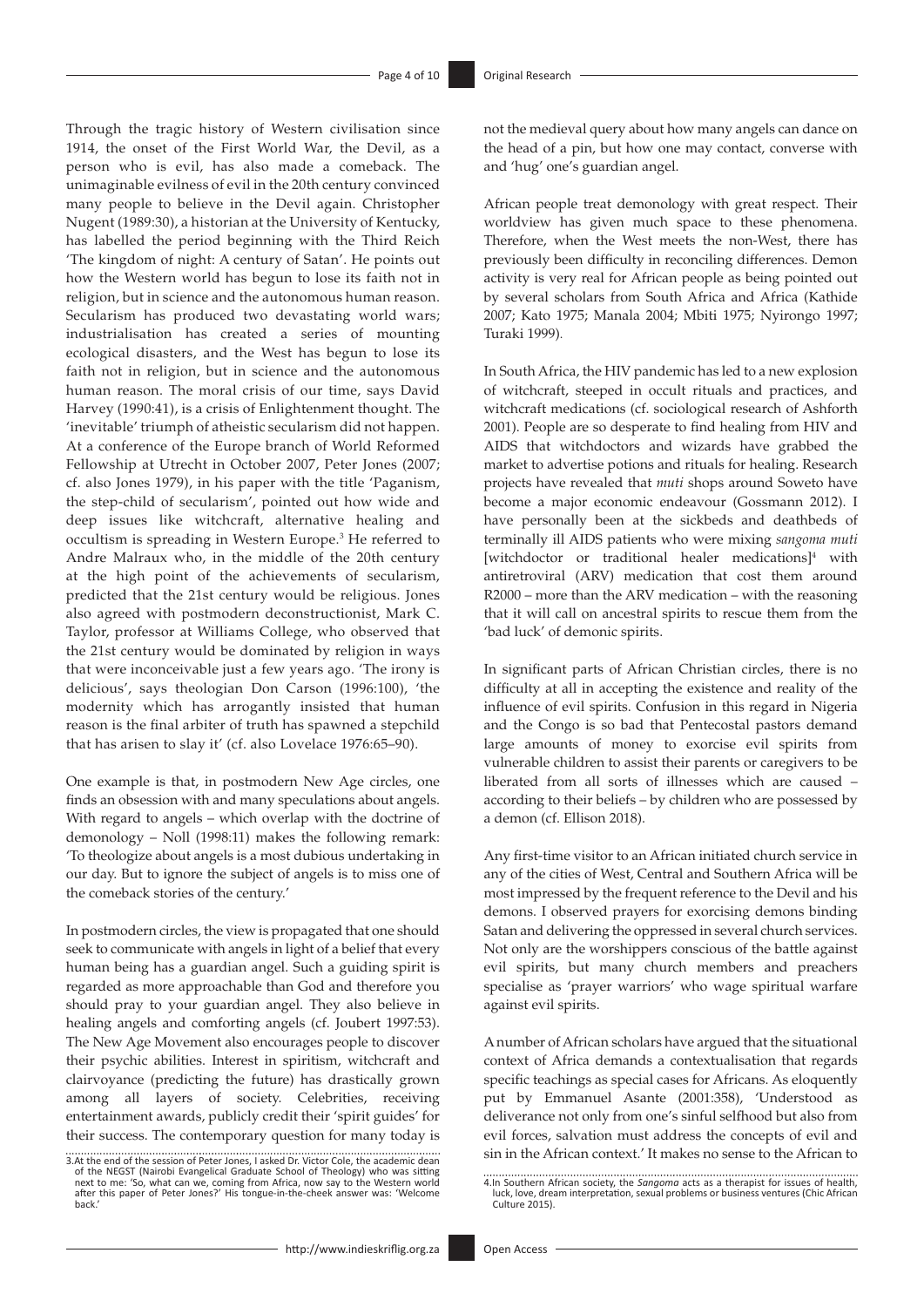deny the presence of evil powers or to have a Saviour who could not provide a complete and decisive victory over such powers.

Asante (2001) further explains:

The African reality demands a Saviour who has the power not only to deliver the believer from evil powers but also to transform the lives of the bewitched and the dehumanized, enabling them to live actively in the community. (p. 358)

The concept of generational curses is an endemic worldview in parts of Africa (Makashinyi 2019). In Christian circles, it is based on an invalid understanding of Old Testament phrases such as 'visiting the iniquity of the fathers unto the third and fourth generations of those who hate God' (Ex 20:5; 34:7; Nm 14:18; Dt 5:9)*.* Marilyn Hickey (2000:13) defines it as 'an uncleansed iniquity that increases in strength from generation to generation affecting the members of that family and all who come into relationship with that family'. A failure to emphasise God's sovereign grace and the complete victory of Christ over such generational spirits, only fosters a mentality that paralyses believers.

What Joseph Quayesi-Amakye (2015) states about phenomena in Ghana is typical of many African countries:

In this regard exorcism/deliverance, prayer and prophetic negotiation/rituals become a major practice in many Pentecostal prayer services. Perhaps, such spiritualization helps to show the impingement of the Akan traditional religion on Ghanaian Pentecostal contextualization of the Gospel. Maybe it reveals the extent to which such understanding becomes normativein Ghanaian peripheral Pentecostal theology. (p. 1; cf. also Mbewe 2013 about phenomena in Zambia)

The same teachings about deliverance became very popular in the US through Frank Peretti's two spiritual warfare novels, *This present darkness* (1988) and *Piercing the darkness* (1989), which captivated so many readers that more than 3.5 million copies have been sold.

In riveting storytelling, Peretti manages to excite imaginations on how evil spirits may operate to influence the daily happenings in villages and towns across the USA and in the world at large.

Although merely novels, Peretti's creative accounts have quickly influenced a theological worldview in some evangelical circles that they now see demons underneath almost every mug in the kitchen or table in the study and behind every bush. Without intending to do so, he has facilitated a systemisation of the evil powers in the world far beyond what the Bible teaches (see Guelich 1991:33–64 for analysis of Peretti).

Somewhat contemporaneous with the publication of Peretti's works, Peter Wagner (Donald A. McGavran Professor of Church Growth at Fuller Theological Seminary) became a leader of a growing spiritual warfare movement that promotes direct power encounters with demons and

territorial spirits as a vital aspect of effective missions. Wagner (1993:200) says: 'The real battle for both world evangelisation and social justice is a spiritual battle and our principal weapon of spiritual warfare is prayer.'

At the International Lausanne II Conference in Manila in 1989, the spiritual warfare movement gained an official hearing from evangelical leaders when a 'Spiritual Warfare Track' was established under the direction of Charles Kraft. The establishment of the AD 2000 United Prayer Track and the Spiritual Warfare Network under Wagner's leadership further strengthened the movement. Since then, conferences on spiritual warfare have been held throughout the US. This fixation on our supernatural enemy has given rise to a phenomenon of books on 'spiritual warfare': by last count, over 400 books have been published on this subject in the 1990s!

Clinton Arnold (1992) challenges us to 'get the upper hand on [*demons*] before they get it on us'. He evaluates such aspects of contemporary spiritual warfare as 'demolishing strongholds', 'demon possession', 'binding the strong man', 'strategic level spiritual warfare' (SLSW), 'warfare prayer', 'territorial spirits', 'spiritual mapping', 'identificational repentance', the 'genealogical transmission of demons', 'deliverance ministries', 'power encounters' versus 'truth encounters', et cetera. Some of the claims made by spiritual warfare writers are alarming.

This approach fits well with traditional African worldview and is embraced in parts of Africa. With regard to the concept of territorial spirits, Opoku Onyinah (2004:337) points out that it is 'the notion that the demons assume a hierarchy with powers of greater and lesser ranks, and having specific geographical assignments'. Derived from Daniel 10, the teaching emphasises that territorial spirits wield their influence over particular geographical regions, tribes, people groups, neighbourhoods and other significant social networks. The result of their influence is to change the course of the social, economic and political situations in the world.

Systematising this teaching further, some interpreters on the continent of Africa have speculated that these demonic powers have specific names that are required to be known if spiritual warfare is to be successful. In yet a further interpretation, the concepts of ancestral spirits are merged with territorial spirits to produce a doctrine that requires nations to exorcise the demons of economic mismanagement and corruption before the African continent may begin to prosper (Asamoah-Gyadu 2004:389–406).

All these extremes create the necessity for a comprehensive understanding of a biblical and valid hermeneutically based perspective on demonology.

As David Powlison says: 'A great deal of fiction, superstition, fantasy, nonsense, nuttiness, and downright heresy flourishes in the church under the guise of "spiritual warfare" in our time' (quoted by Taylor 2012).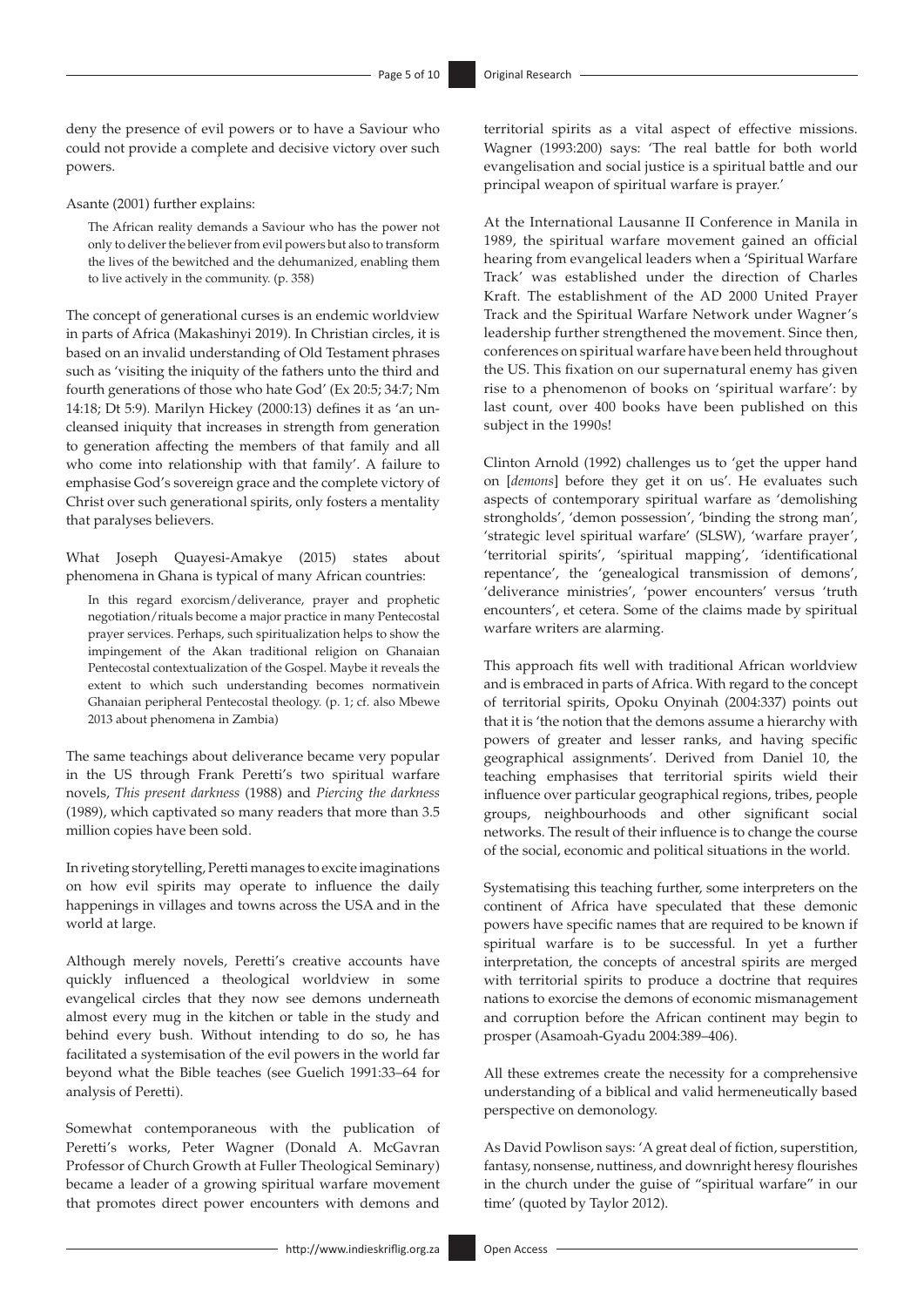It often distracts the attention from the real warfare which we need to wage and mislead Christians to bypass the most important issues for the church and God's kingdom.

# **The authority of Scripture and hermeneutical practice**

In considering the publications about Satan, demons and angels, it is apparent that paths within theological approaches and church practices around demonology separate on opinions about the authority of Scripture and valid hermeneutics.

It seems that those who deny the ontological existence of Satan and demons, and those who become obsessed with the Devil and demons have one thing in common. They do not take the authority of Scriptures seriously and, as a result, they apply a hermeneutical approach in their interpretation of passages and its applications on phenomena that, in fact, denies the unity of Scripture and the basic Reformational rule that Bible passages should be understood within their context, that the goal or scopus of a text should determine the meaning of a passage, and doctrine should be formulated through comparing various passages that deals with the same truths (*Sacra Scriptura sui ipsius interpres*). As Berkouwer (1975) formulates:

Nowhere was the relationship between authority and interpretation so clearly expressed as in the Reformation confession of Scripture, which, based on sola Scriptura, offered a perspective on the real relationship between authority and interpretation, and expressed it in its hermeneutical rule: *Sacra Scriptura sui ipsius interpres* [Sacred Scripture is its own interpreter]. (p. 127)

Heyns (1978) formulates the same principle as follows:

Die sleutel vir die verstaan van hierdie kernprobleem ten opsigte van die ontstaan van die Skrif, en tewens ook vir die verstaan van die ganse Skrif na sy vorm en boodskap, mag nie van buite-Bybelse oorsprong wees nie. Ons mag nie met 'n sleutel in ons hand na die Bybel gaan om so sy diepste geheime te ontsluit nie. Vir die verstaan van die Bybel gee die Bybel self aan ons die sleutel. Die diepste bedoeling van die bekende Reformatoriese slagspreuk sacra scriptura sui ipsius interpres was dan ook nie net dat elke Skrifgedeelte in die lig van die geheel verklaar moet word nie, maar dat die Skrif self moet sê wie, wat en waarvandaan hy is. Die Bybel en niks anders nie, is die norm en die bron vir die verstaan van die Bybel. Insig in die openbaring is alleen moontlik in die lig van die openbaring. (bl. 18)

This inevitably leads to the epistemological question of how one comes to the truth. Crucial questions that should be asked are the following:

1. Is the use of anecdotes sufficient to establish a doctrine and justify new practices? Davis (2007:97) refers to research of Priest, Campbell and Mullen on 'Missiological Syncretism', who seriously question what they call the 'epistemological underpinnings of these doctrines'. Aside from the lack of Scripture support, they fault modern-day SLSW leaders for basing these 'new' doctrines on:

- interviews with demons resident in demonised persons;
- information about demons gathered from practitioners of occult and animistic folk religions (and assuming it corresponds to reality);
- frequently told and retold anecdotes and missionary testimonies;
- pragmatism: the SLSW method 'works';
- their own 'spiritual' discernment (they call it 'inner Geiger counters');
- personal revelations from God (special 'words of knowledge').
- 2. Should we accept information from the spirit world and claim to receive accurate information from demons? Charles Kraft (1995:98) defends himself and Peter Wagner, relying on animist beliefs in dealing with the spirit world and suggests that animists are not as ignorant as some may think, and possess reliable knowledge concerning principles that govern the spirit world.
- 3. What is the relation between the authority of Scripture and guidance of the Holy Spirit? Wagner (1996:20) claims that God told him to take leadership in the area of territorial spirits and claims to have apostolic authority and a divine appointment to reshape Christianity, which is primarily based on extra-biblical revelation. He and Kraft claim that they have special guidance from the Holy Spirit, as the third wave of the Holy Spirit revival has been ushered in. Yet, even other charismatic theologians fiercely reject this doctrine.

Scott Moreau (as quoted by Van der Meer 2008:28) rightly states: 'As Evangelicals we can never allow personal narratives to replace the investigative methods of history, the social sciences and theology which have stood the test of time.'

Reformed Christians have always primarily put their faith in the Lord who has revealed himself in his Word. It is his Word that has the authority in our lives. This means that our personal experience is never the authority upon which we base our beliefs on Satan and demons.

The words of the Holy Spirit in Scriptures teach, rebuke, correct and train Christians. Personal experiences or the experiences of anyone else, no matter how wise or learned they may appear, may never become primary sources of faith.

# **Biblical teaching on Satan and demons**

### **The existence or reality of Satan**

Satan is not just an evil, impersonal influence, but a very real person – a fallen angel with supernatural powers.5

### **The nature of Satan**

Satan is a fallen angel. Therefore, all that is true of angels in general is true of Satan and his fallen angels (demons).

<sup>5.</sup>This section of the article summarises insights of De Bont (1948) and Emanuel (2014).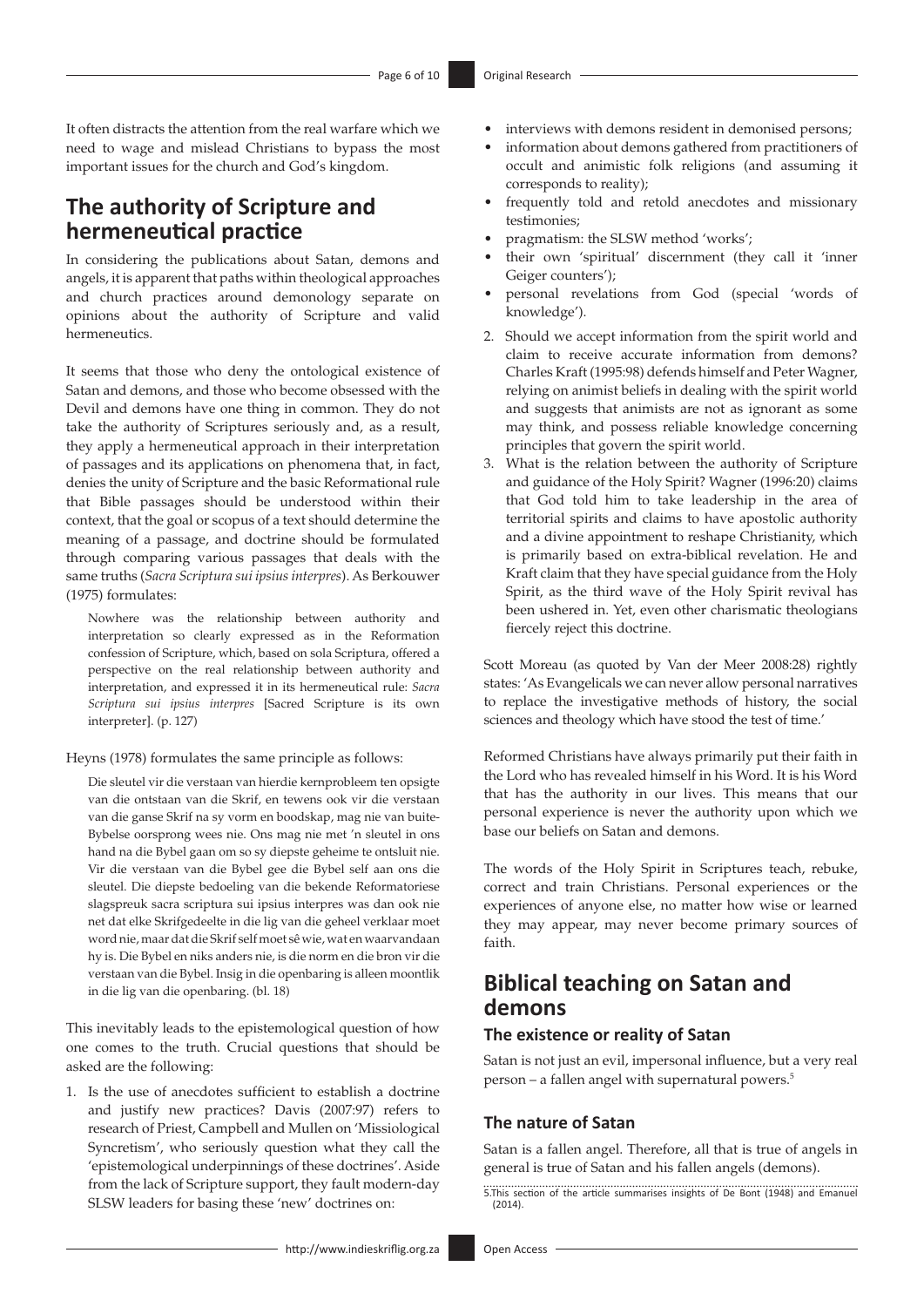#### **He is a creature**

Like all angels, Satan is a creature, created by Christ, the Creator of all things as it is written in Colossians 1:15, 16:

He [*Christ*] is the image of the invisible God, the firstborn of all creation. For by him all things were created, in heaven and on earth, visible and invisible, whether thrones or dominions or rulers or authorities – all things were created through him and for him (cf. also Jn 1:1; Ps 148:1–5).

Dunn (1996:90) rightly states that in the final clause of the verse, if 'everything (τὰ πάντα) was created and exists [*perfect tense*] through him and for him, that presumably also distances Christ from creation as creation's means and end'.

#### **He is a spirit being**

Hebrews 1:14 describes angels as spirits. Demons are called unclean spirits (Mt 8:16; 12:45; Lk 7:21; 8:2; 11:26; Ac 19:12; Rv 16:14). The fact that we are told that: we do not wrestle with flesh and blood, but against the principalities, against the powers, against the world rulers of this present darkness, against the spiritual hosts of wickedness in heavenly places (Eph 6:12), also suggest that Satan and his demons are spirit beings. Finally, the fact that Paul describes them as invisible, also shows that they are spirit beings (Col 1:16).

#### **Satan has limitations**

Although extremely powerful, Satan is not omnipotent, omniscient or omnipresent. He simply cannot be everywhere at once. However, as the chief of his forces of demons or as the 'prince of the power of the air' (Eph 2:2), he is chief of a vast host of demons who are so numerous as to make Satan's power and presence seem to be practically ubiquitous or everywhere at once (cf. Mk 5:9).

Because of this limitation, many references to Satan or the Devil include his whole kingdom. The person of Satan does not personally tempt each of us, for he simply cannot do that. He is only able to do so through his influence in world systems and hosts of demons.

# **Summary of gospel demonology**

Considering all the data in the New Testament demonology, it may briefly be summed up as follows (Oesterley 1906:442):

- 1. Demons are under a head, Satan; they form a kingdom.
- 2. They are incorporeal and generally, although not necessarily invisible.
- 3. They inhabit certain places which they prefer to others.
- 4. They tend to live in groups.
- 5. They have names and are sometimes identified with their victims and at other times differentiated from them. They are the cause of mental and physical disease to men, women and children.
- 6. They can pass in and out of human beings and even animals.
- 7. More than one can take possession of a human being at the same time.
- 8. Christ made it one of his chief aims to overthrow this kingdom and set up his own in its place.
- 9. Christ cast out demons through his own name or by his word.
- 10. Christ could delegate this power which was regarded as something new.
- 11. Christ never treats the possessed as wilful sinners which is in strong contrast to his words to the scribes and Pharisees.
- 12. Only on the rarest occasions does, Christ come into direct contact with the possessed.
- 13. Christ's divine and human natures are recognised by demons.
- 14. At Christ's second coming, the members of Satan's kingdom are to be condemned to eternal fire.

# **The difference between gospel demonology and Jewish beliefs in the times of the New Testament**

It would be most unscientific to ignore the fact that, in spite of many points of similarity and even of essential identity, the demonology of the Gospels offers something *sui generis* and differs significantly from Jewish beliefs in the times of the New Testament. Oesterley (1906) points the following differences out:

In the one there is nothing eccentric, nothing done for effect, or for self-glorification, there is no casting out of demons for the sake of exhibiting power, there is none of the 'wonder-working' which characterizes other systems; one object, and one only, runs through the whole of the accounts of the casting out of demons, namely, the alleviation of human suffering. To give in any detail the points of difference between the general subject of demonology and Gospel demonology would be impossible here, but, when the great mass of facts has been studied, the contrast between the two can be compared only to the contrast between folly and seriousness. … It is well also to remember that the advance of Modern Science, especially in the domain of Psychology, has revealed problems whose most important result is to show how extremely little we know about such things as 'secondary personality', the 'subliminal self', 'change of control', etc. etc. – in a word, how hidden still are the secrets of the region of the supersensuous.

… Christ saw in the case of every 'possessed' victim a result of sin, not necessarily through the co-operation of the victims; sin He saw embodied in 'Satan', who is identified with 'demon' (see above); he was the personilication of the principle of Evil, which was manifested in men in a variety of ways. When Christ 'exorcized' a 'demon', He, by His Divine power, drove the evil out, and at the same time obliterated the visible results of sin. (p. 443)

# **The work of demons in the lives of non-believers**

Non-believers who are worshipping false gods are in fact worshipping demons. Paul says in 1 Corinthians 10:20: '… what pagans sacrifice they offer to demons and not to God'.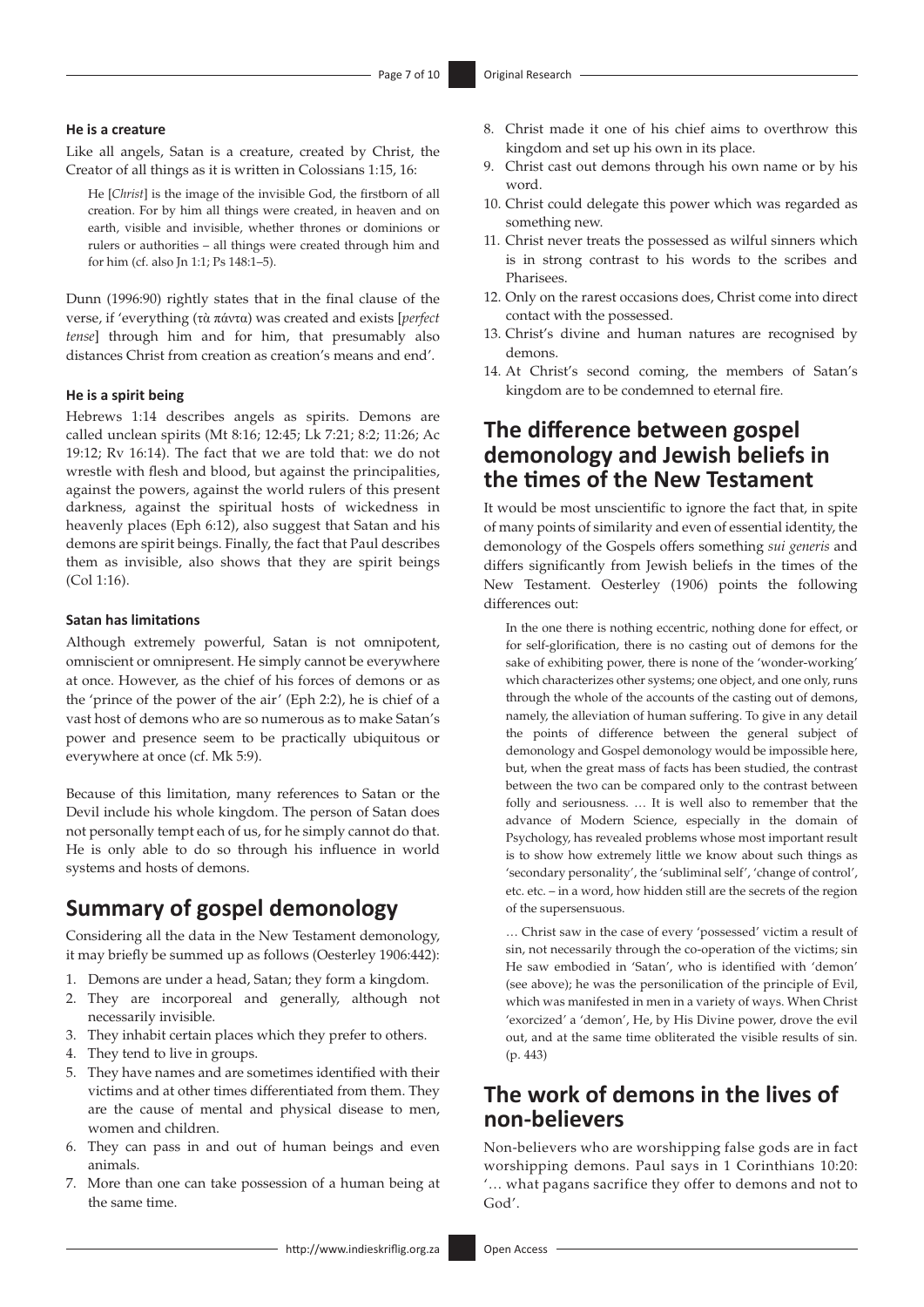When God commissioned Paul, he sent him to turn the Gentiles, the unsaved, 'from darkness to light, and from the power of Satan to God' (Ac 26:18).

Not only does Satan hold the unsaved under his reign, but he also blinds the minds of unbelievers so that they cannot see the light of the gospel (2 Cor 4:4).

By worshipping demons, participating in practices of divination, telling fortune or interpreting omens, or being a sorcerer, a charmer, a medium, a necromancer or one who inquires information from the dead, people open themselves up to demonic control. Such things are an abomination to the Lord so that eventually their thoughts, their deeds and their identity more and more become dominated by an alternate personality – by another being (Koch 1986; Ouweneel 1978).

Demonised people are not just hallucinating when they say that they are hearing voices. They are really hearing voices. They are not just manifesting another personality that they invented from trauma to cope with suffering. This is what some people do, but maybe they have rather opened themselves up through lies, temptations, accusations, spiritism, demonism, occultism and addiction to the point where they actually have demons – unclean spirits at work in them and through them to destroy them. Richard Gallagher (2016), a board-certified psychiatrist and a professor of clinical psychiatry at New York Medical College recently stated in an article in Washington Post:

… careful observation of the evidence presented to me in my career has led me to believe that certain extremely uncommon cases can be explained no other way. I believe I've seen the real thing. Assaults upon individuals are classified either as 'demonic possessions' or as the slightly more common but less intense attacks usually called 'oppressions'. A possessed individual may suddenly, in a type of trance, voice statements of astonishing venom and contempt for religion, while understanding and speaking various foreign languages previously unknown to them. The subject might also exhibit enormous strength or even the extraordinarily rare phenomenon of levitation. (n.p.; cf. also Collins 1976:237–239)

Medication can help for some who have a physical condition, but those who are demonised, need Jesus. They also need repentance and truth, and the indwelling presence and power of God the Holy Spirit so that they will be controlled by the power of God and not the power of the enemy.

# **The attack of demons in the lives of believers**

Demons do not own or possess any Christians. A Christian is God's sole possession. However, Christians can open themselves up to demonic influences. Even though they belong to God, they can participate with Satan as Peter does on one occasion where Jesus had to say to him: 'Get behind me, Satan' (Mt 16:23; Mk 8:33). Satan did not fill and control Peter, but Peter was listening to him, speaking for him, working for him. So Jesus rebuked Satan and ultimately

Peter's work with him. An unbeliever can end up like the demonised man who was totally controlled. Believers can end up like Peter, participating in the enemy's work even though they belong to Jesus.

# **The devices Satan uses to attack people**

### **Pride**

The Bible often makes it clear that pride is not only the reason for Satan's fall, but also the source of all that is demonic.

That is why James specifically refers to pride when he instructs Christians how to resist the Devil.

'God is opposed to the proud, but gives grace to the humble. Submit therefore to God. Resist the devil and he will flee from you' (Jm 4:6–7).

### **Hanging on to grudges**

In Ephesians 4:27, Paul warns believers against giving Satan a foothold. Bitterness, pride and the lack of self-control during anger give the Devil a half open door through which he attacks. A desire for retaliation is instigated by Satan.

# **The full armour of God**

The most important fact about Satan that Scripture gives us is that he is a defeated foe. Colossians 2:15 tells us that Jesus Christ disarmed the powers and authorities, and 'made a public spectacle of them, triumphing over them by the Cross'. Satan has lost the big war. He is now engaged in guerrilla warfare against us and we can defeat him in this day-to-day struggle. Paul's instruction to put on the full armour of God is a command.

Christians clearly have the identity (being in Christ), the authority (being seated with Christ) and the mandate to resist Satan and his demons. They do so not based on their own goodness, but because of Christ's finished work on the cross. Because the One who is in us is greater than the one who is in the world (1 Jn 4:4), Christians can successfully stand against demonic schemes. Their weapons in this ongoing struggle include their authority as seated with Christ at the right hand of God, far above every power (Eph 1:15–2:6), the name of Jesus (Phlp 2:10), their spiritual armour (Eph 6:18), prayer (a must in all cases – Mk 9:29), simple resistance (Jm 4:7), forgiveness (Eph 4:26–32), and exhibiting the fruit of the Spirit (Gl 5:22–23; Eph 4:22–29; 6:10–18).

I agree with Collins (1976:239), Gallagher (2016) and Quayesi-Amakye (2016) that it is necessary to 'demystify' demonic activities. People need to be assured of God's sovereign control over all satanic hordes, including witchcraft. They also need to be taught to know what the Bible says about the Devil and his strategies that thrives on Christians' ignorance of their position in Christ. Pastors must take up their roles as spiritual shepherds of the church so that unwarranted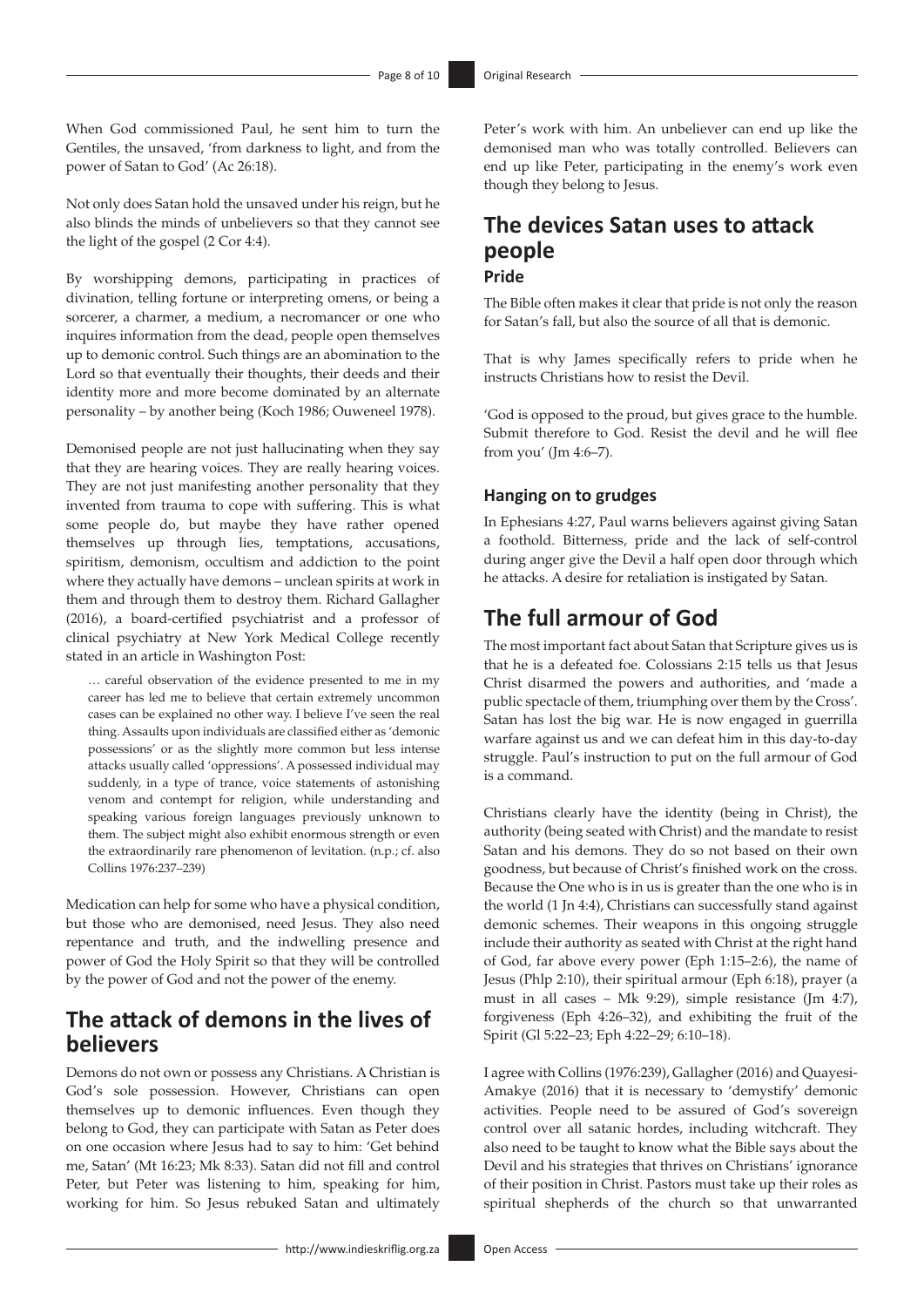prophetic excesses can at least be minimised. In order to help pastors and Christian counsellors to practice proper discernment when they counsel people suffering from demonic possession or warning signs of occultism and witchcraft, they should opt for teamwork including psychological and psychiatric experts as well as prayer support of spiritually mature Christians

Paul notes that, through the church, 'the manifold wisdom of God' will be made known to the principalities and powers. As the church, as the bride of Christ, extends the gospel, the very presence of the church is a declaration of the manifold wisdom of God to these evil powers. John Stott's explanation (as quoted by Asumang 2008:8) of this verse is not just poetic, 'The multi-racial, multi-cultural community is like a beautiful tapestry … History is the theatre, the world is the stage, and the church members in every land are the actors.'

# **Conclusion**

The testimony of the Scriptures regarding Satan and demons is clear and cohesive. They are angelic entities who oppose God's sovereign control. They seek to work out their unholy rebellion by influencing people to live in a way contrary to God's expressed intentions. At the same time, they remain under his sovereignty and can be used by him to affect the divine plan. Christians must submit themselves to God and resist the attacks of Satan and his hosts. To do so, they must be aware of the basic truths presented in Scripture concerning not just the ontology of Satan and demons, but their methods, as they attempt to influence people's lives. Once aware, they are to take their stand in Christ and oppose the working of demons, whether personally, corporately or in the structures and systems of society.

## **Acknowledgement Competing interest**

The author declares that no competing interest exists.

#### **Author contributions**

I declare that I am the sole author of this research article.

#### **Funding**

This research received no specific grant from any funding agency in the public, commercial, or not-for-profit sectors.

#### **Data availability statement**

Data sharing is not applicable to this article as no new data were created or analysed in this study.

#### **Disclaimer**

The views and opinions expressed in this article are those of the author and do not necessarily reflect the official policy or position of any affiliated agency of the authors.

This article followed all ethical standards for carrying out research without direct contact with human or animal subjects.

### **References**

- Arnold, C.E., 1992, *Powers of darkness: Principalities and powers in Paul's letters*, IVP, Downers Grove, IL.
- Asamoah-Gyadu, J.K., 2004, *Prosperity and poverty in the Bible: Search for balance*[,](https://www.lausanne.org/content/prosperity-and-poverty-in-the-bible-search-for-balance) viewed 29 October 2018, from [https://www.lausanne.org/content/prosperity](https://www.lausanne.org/content/prosperity-and-poverty-in-the-bible-search-for-balance)[and-poverty-in-the-bible-search-for-balance](https://www.lausanne.org/content/prosperity-and-poverty-in-the-bible-search-for-balance)
- Asante, E., 2001, 'The gospel in context: An African perspective', *Interpretation* 55(4), 355–366.<https://doi.org/10.1177/002096430005500402>
- Ashforth, A., 2001, *AIDS, Witchcraft, and the problem of power in post-apartheid South Africa*, viewed 29 October 2018, from [https://www.sss.ias.edu/files/](https://www.sss.ias.edu/files/papers/paperten.pdf) [papers/paperten.pdf.](https://www.sss.ias.edu/files/papers/paperten.pdf)
- Asumang, A., 2008, 'Powers of darkness: An evaluation of three hermeneutical approaches to the evil powers in ephesians', *Conspectus* 5, 1.
- Berkhof, H., 1952, *Christus en de machten*, Callenbach, Nijkerk.
- Berkouwer, G.C., 1975, *Holy scripture*, ed. J.B. Rogers, Eerdmans, Grand Rapids, MI.
- Brookes, T., 1984, *Precious remedies against Satan's devices*, Banner of Truth, Edinburgh.
- Bultmann, R., 1958, *Jesus Christ and mythology*, Scribner, New York.
- Buys, P.J., 2015, 'A biblical and Reformed perspective on demonology', viewed 15 April<br>2019, from http://wrfnet.org/articles/2015/04/wrf-international-director-dr-p-j-<br>buys-presents-biblical-and-reformed-perspective#.XNKnk
- Carson, D.A., 1996, *The gagging of God: Christianity confronts pluralism*, Zondervan, Grand Rapids, MI.
- Chic African Culture, 2015, 'African witchdoctors, Sangoma, Nyanga and traditional healers', viewed 15 April 2019, from [http://www.theafricangourmet.com/2015/](http://www.theafricangourmet.com/2015/03/africa--bones-witchdoctors-sangoma-traditional-healers.html) [03/africa--bones-witchdoctors-sangoma-traditional-healers.html](http://www.theafricangourmet.com/2015/03/africa--bones-witchdoctors-sangoma-traditional-healers.html).
- Collins, G.R., 1976, 'Psychological observations on demonism', in J.W. Montgomery (ed.), Demon possession: A Medical, Historical and Theological Symposium, pp. 237–251, Bethany Fellowship, Minneapolis, MN, paper presented 8-11th January, 1975.
- Davis, K.L., 2007, 'Contemporary spiritual warfare and missiology', *Journal of Ministry and Theology* 11(2), 77–118.
- De Beer, M.J. & Van den Berg, J.-A., 2007, 'Die ondersteuning van okkult<br>gerehabiliteerdes: 'n Pastoraal-teologiese model vir die toerusting van<br>fasiliteerders', Acta Theologica 27(2), 23–43. https://doi.org/10.4314/actat. [5498](https://doi.org/10.4314/actat.v27i2.5498)
- De Bont, A., 1948, *De Satan*, Bosch & Keuning, Baarn.
- De Graaff, L.F., 2004, *De verdwijning der engelen uit kerk en teologie: engelen. oude voorstellingen en nieuwe ervaringen*, Boekencentrum, Zoetermeer.
- Dunn, J.D.G., 1996, *The epistles to the Colossians and to Philemon: A commentary on the Greek text*, Eerdmans, Grand Rapids, MI.
- Dutch Reformed Church, 2007, Report of a committee to the general synod, Agenda, pp. 18–30.
- Ellis, C. & Bochner, A.P., 2000, 'Autoethnography, personal narrative, reflexivity', in N.K. Denzin & Y.S. Lincoln (eds.), *Handbook of qualitative research,* 2nd edn., pp. 629-668, Sage, New Delhi
- Ellison, M., 2018, *How Nigeria's fear of child 'witchcraft' ruins young lives. Abandonment, persecution, violence: Childhoods lost as young Nigerians are branded as witches*, viewed 20 April 2019, from [https://www.aljazeera.com/](https://www.aljazeera.com/indepth/features/nigeria-fear-child-witchcraft-ruins-young-lives-181112055349338) [indepth/features/nigeria-fear-child-witchcraft-ruins-young-lives-181112](https://www.aljazeera.com/indepth/features/nigeria-fear-child-witchcraft-ruins-young-lives-181112055349338) [055349338](https://www.aljazeera.com/indepth/features/nigeria-fear-child-witchcraft-ruins-young-lives-181112055349338).
- Emanuel, D.M., 2014, 'Satan', in D. Mangum, D.R. Brown, R. Klippenstein & R. Hurst (eds.), *Lexham theological wordbook*, Lexham Press, Bellingham.
- Gallagher, R., 2016, *As a psychiatrist, I diagnose mental illness. Also, I help spot demonic possession. How a scientist learned to work with exorcists*, viewed 20 April 2019, from [https://www.washingtonpost.com/posteverything/wp/2016](https://www.washingtonpost.com/posteverything/wp/2016/07/01/as-a-psychiatrist-i-diagnose-mental-illness-and-sometimes-demonic-possession/?noredirect=on&utm_term=.8878b8980e17) [/07/01/as-a-psychiatrist-i-diagnose-mental-illness-and-sometimes-demonic](https://www.washingtonpost.com/posteverything/wp/2016/07/01/as-a-psychiatrist-i-diagnose-mental-illness-and-sometimes-demonic-possession/?noredirect=on&utm_term=.8878b8980e17) [-possession/?noredirect=on&utm\\_term=.8878b8980e17](https://www.washingtonpost.com/posteverything/wp/2016/07/01/as-a-psychiatrist-i-diagnose-mental-illness-and-sometimes-demonic-possession/?noredirect=on&utm_term=.8878b8980e17).
- Geisler, N. L. 2016, *The doctrine of angels & demons*, Bastion Books, Kindle Edition. (NGIM Guide to Bible Doctrine, Book 5).
- Gossmann, C., 2012, *'I don't believe in magic potions, but my friend used some to turn*  into a fly': Making sense of traditional healing culture in South Africa, viewed 29<br>October 2018, from [http://www.slate.com/articles/life/dispatches/2012/01/](http://www.slate.com/articles/life/dispatches/2012/01/making_sense_of_muti_and_traditional_healing_culture_in_south_africa_.html)<br>making\_sense\_of\_muti\_and\_traditional\_healing\_culture\_in\_so
- Guelich, R.A., 1991, 'Spiritual warfare: Jesus, Paul and Peretti', *The Journal of the Society for Pentecostal Studies* 2(1), 33–64. [https://doi.org/10.1163/15700](https://doi.org/10.1163/157007491X00033) [7491X00033](https://doi.org/10.1163/157007491X00033)
- Harvey, D., 1990, *The condition of postmodernity*, Backwell, Cambridge.
- Heyns, J.A., 1978, *Dogmatiek*, NG Kerkboekhandel, Pretoria.
- Hickey, M., 2000, *Breaking generational curses: Overcoming the legacy of sin in your family*, Harrison House, Shippensburg, PA.